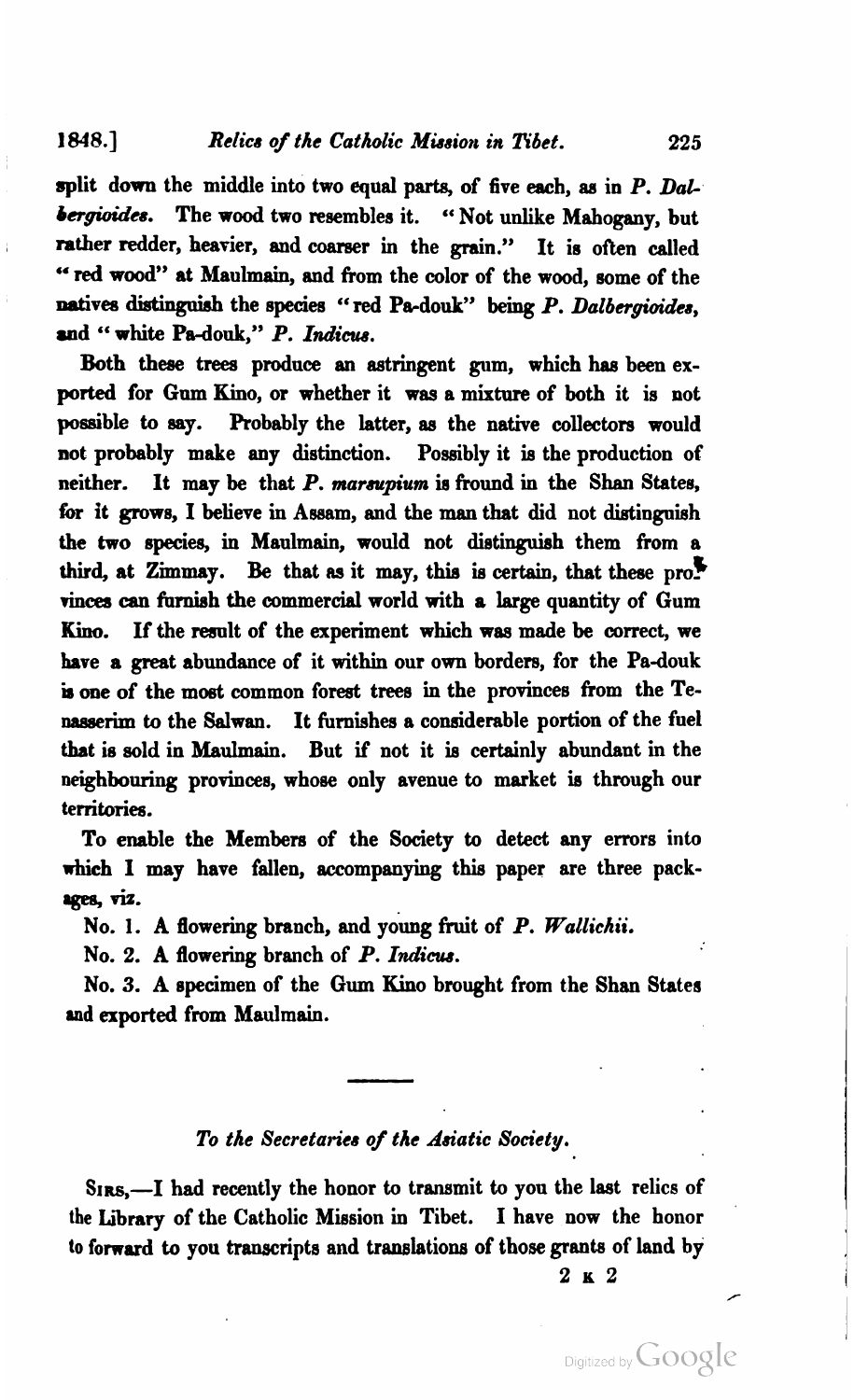virtue of which the Mission, after its expulsion from Lassa, was established at Pátan, in the valley of Nepal, under the late or Néwari dynasty of that kingdom.

The original deeds are inscribed on copper, and they were put into my hands recently by Doctor **Hartman,** the Catholic Bishop of Patna, (who is also superior of the Nunnery here,) with the observation that, though frequently shown to learned Pandits and Europeans, the Mission since its ejection from Nepal had never been able to gain the least inkling of the meaning of these documenta. The fact is that the deeds are in the Néwári language, or that of the aborigines of the great valley of Nepal proper; and, aa I believe the Society poseeaees no sample of that tongue, I fancy that the two transmitted may be acceptable, though interlarded with a deal of Sanscrit; the circumstances of the case giving the deeds an interest for Europeans, which most of them in India will probably recogniae. I **am** glad to hear that the books forwarded to **Hie** Holiness the Pope have been graciously sccepted, **and** I apprehend that transcripts or printed copies of the present communication will be likely to prove an acceptable addition to those singular **relics** of the **ouce**  famous Christian Missions of China and High Asia.

> I have the honor to be, **Sir,**  Your most obedient servant, B. H. HODGSON.

सत्ति श्रीमत्पग्रपतिचरबकमलधूलिधूसरितथिरोदह श्रीमन्मा-नेश्वरीदृदेवतावर जव्यपसाददेदीयमानमानेान्नत श्रीरघुवंशावतार रविकुर्णातणकचनुमडणनेपालेश्वरमचाराणाधिराजराजराजेश्वसकल राजचकाधीयरनीजेष्ठरेवरेवेयरीक्रमाकटाच्चबलितविक्रमेापार्ष्जितपा समुद्गत गजेन्द्रपति श्रीश्री जयजयप्रकाश मक्षदेव-लनकर परमभट्टारकानां सदा समरविजयिनाम् । प्रमुषाकुलसन वन-रयत सचाडं पात्रिकापुचिनि आकाक्षेत्रोचिवने नाम प्रसादोक्कतं श्रींतुटोखतो बसियलिखनत्ताञावाटचनाम संचनं जयधर्मसंख्या-गहनपचिमतः धंजुग्रुर्थधन पुर्से म्वरम्वपतिस्वज्ञस्वार्यहन दचियतः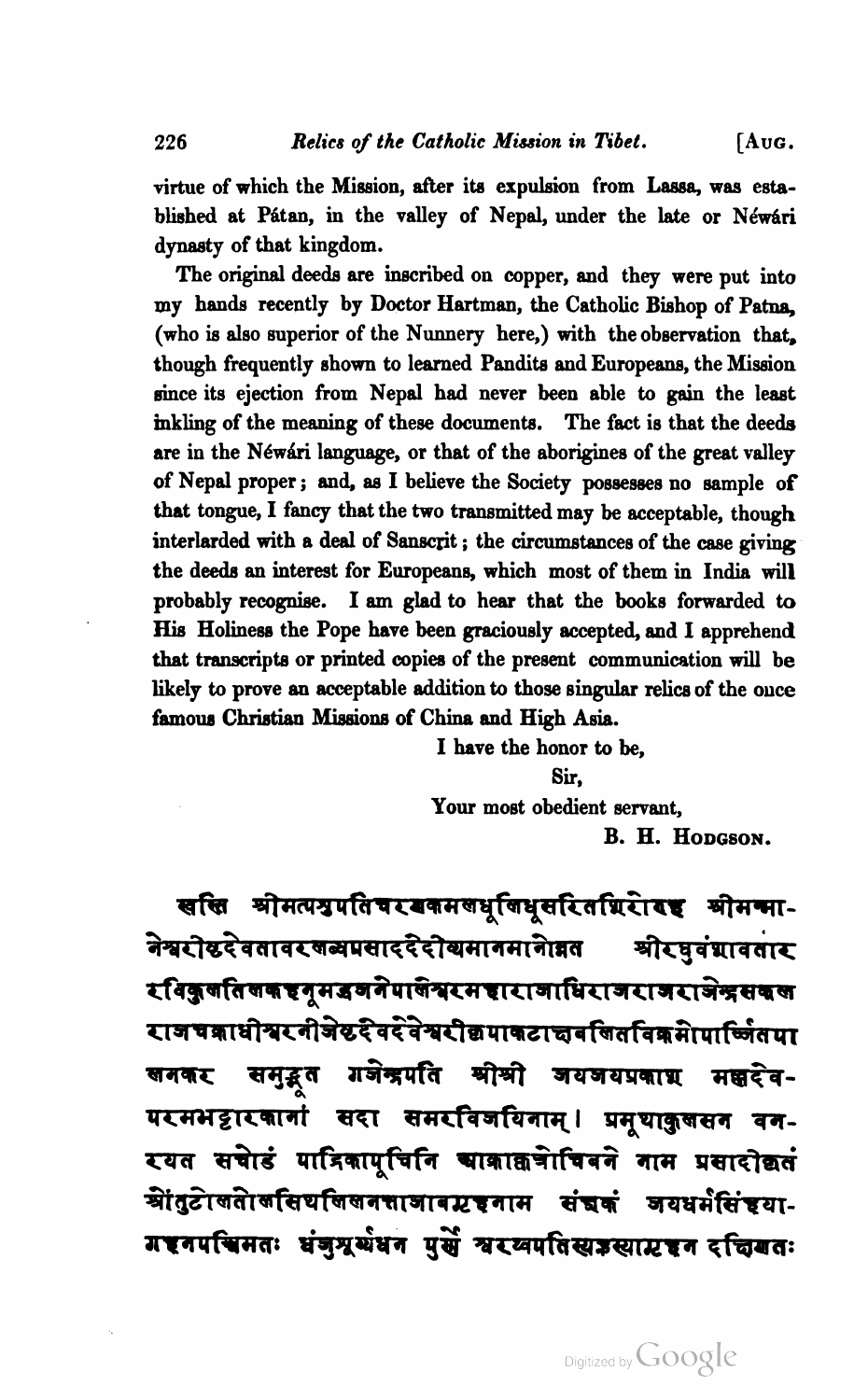Relics of the Catholic Mission in Tibet. 1848.1

मार्त्र च यूर्वेउत्तरतः रतेवास्मबेन्गतेचात्राघातनदुसप्तांगुनि सार्द्रघाड-भ्रष्टखाधिक चतुःखापरिमितं चूकपाताक सार्डदादश्रष्टखाधिक चिमादपरिपरिमित बबेागाताब दाविंशति इक्षाधिक चिपादपरि-.<br>मित पुव्यवाटिका चतुर<mark>चं</mark>गुलि चि<del>इ</del>स्तचिपादाधिक चयेादग्न खापरिमितं अंकतेरविद्येखा 8 कु १.४ अंगुण ७ चुकपाताल चूल३ कु १२ चने पाताब भूव ३ कु २२ वनखा १३ भूव ३ कु ३ वंगु 8 तुचिसोवेागुले ॥ प्रतेत श्रीश्रीनवकसीसप्रसन्नभुया ॥ अत्रमत्रार्थे दृष्टसाचि भोत्री रावप्रवाद्य मज्ञदेव समत् प्वर मार्गशीर श्रुदी १० श्वभं॥

खखि मीमत्यश्रुपतिचरखक्रम बधू लिधू सरित शिरी बड़ श्रीमन्माने-यरौटरेवतावर बल्धप्रसादरे दीखमानमाने ान्नतर विकुल तिलक इन-मद्रवनेपाखेयरसवसराजचबाधीसरमद्दाराजाधिराजश्री अय-राजप्रकाभ्रमश्चरेवपरमभट्टारकार्गा सदा समरविजयिनाम् । प्रम्-बाकुरसन बनरयत सचाडं गात्रिकापुचिनि माजाकंगे गेाहिबने गाम्रे प्रसादीकृतं तानियटोखर्हतिपुसचाकलंचाताजाव म्रष्टसंचकं रचमार्प्रनमचिमतः तववाशरखोने मार्गन उत्तरतः वधिन्तवा-यद्यवा भूम्या पुर्वतः चामरसिं वावुया एषभूम्या दचिवतः रतेवां मधेय्वतेचात्राघातन दु अस्तत्रिंसहस्राधिक वठखापरिमितं प्रष्य-वाटिका रक विंद्यतिषक्ताधिक चतुर्दप्रखा परिमितं। अंकतेर्पि केखायु ( कुसयचा ३ वेवखास्नुरमपि १८ कुनीयाई २१ वते युले।॥ प्रदोत भीमीनवकसीसप्रसन्नमुया अत्र पत्रार्थे दृष्टसाचि सीचन्द्रग्रेयर मह्यापुर सं ८०० चैत्रवदि ( दैवच्यकोटिराजेनलिखितं ॥ श्रुभं ॥

 $^{\prime}$  227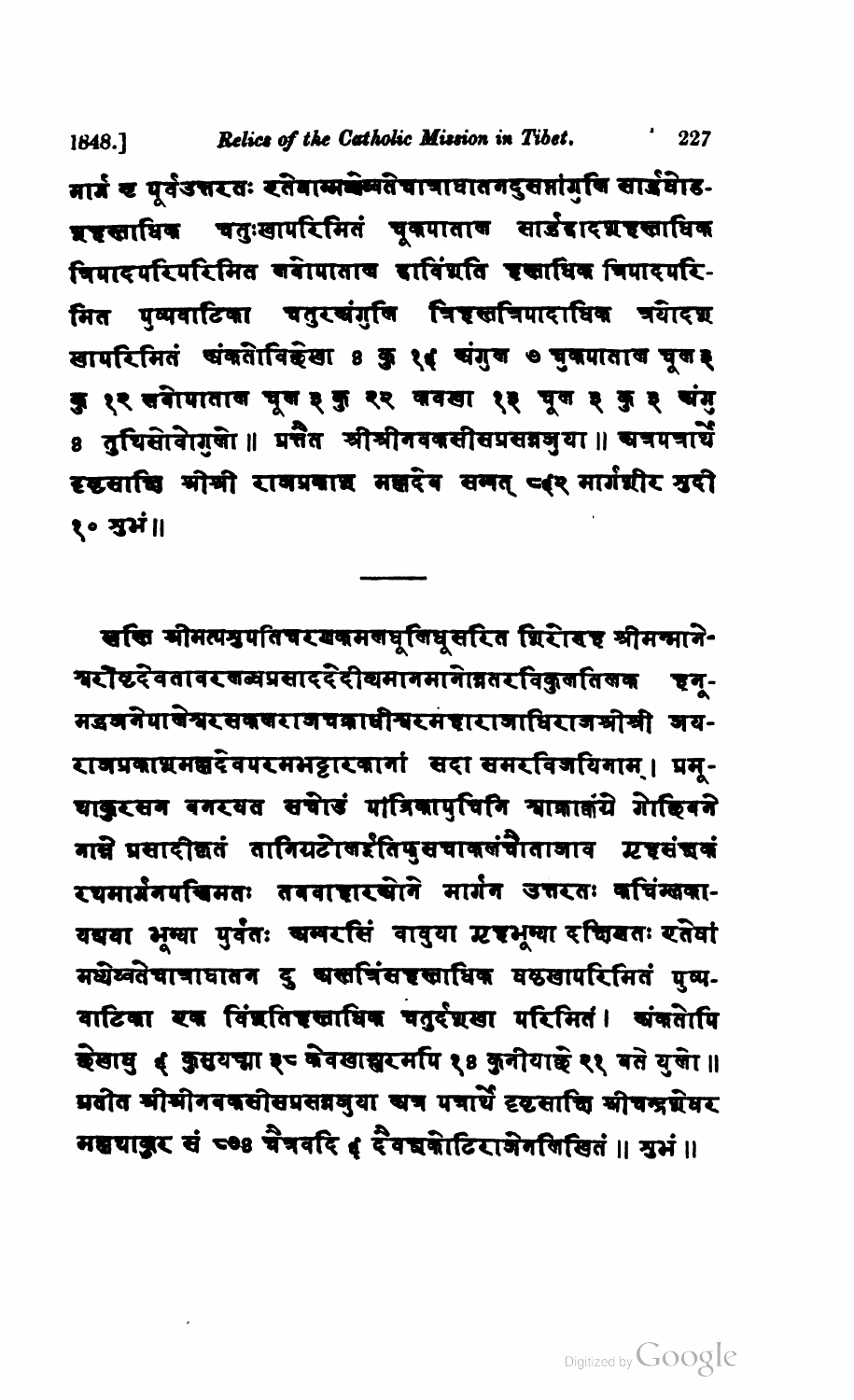## **Translation of two Támbapatras granted to the Catholic Church in** *Nepal by the late or Néwar dynasty of that country :-*

(Titles omitted.)

Rajya Prakás Malla Deva, Prince of Nepal, hereby grants for the Padri's establishment a beautiful garden situnted in unappropriated ground without and above the Dhára (fountain) of Tánigal Tol, and also an open quadrangled house of four stories. The boundaries of the location are as follows: West from road of Mataydndra's **Rath,\***  North from the Tavo Bahál road, East from the land of Kachingal Káyasth, South from the house and land of Amersinh Bábú. And the following **ia** the extent of the grant, **viz.,** for the house, the measure of **six**  house allotments,  $\dagger$  and thirty-eight cubits square in excess, and for the garden, fourteen house measures and twenty-one cubita in exceaa thereof. Such are the boundaries and extent of which the above illustrious Prince has been pleased to give, whereof is eye witness Chandra Sékar Mall, and the inscriber of the deed of gift is Kotiraj Jóshi,<sup>†</sup> and the date of gift, 874 of the Néwár æra, § dark half of the month of March, 6th **day.** 

#### (Titles omitted.)

Jaya Prakása Malla Deva, Prince of Nepal, is pleased to assign for the establishment of the Padri, a beautiful garden situated in Talsithali of Wontu Tol, in an unoccupied place, and also a two stories openly quadrangular house. The bounds of the location are, West from Jaya Dharma Sinh's house, South from the houses of Dhanjú, Súryadhan, and Púranéswar, East and North from the main road. The subjoined is the extent of land assigned, **viz.,** for the house itself, the fixed measure for four houses and 16 cubits, 7 fingers' breadth in excess; and, for the open quadrangle within the house, three quarters of one house allowance and twelve and half cubita in excess, exclusive of a private road or **accese** of three quarters of one house measure with twenty-two cubita over. For the garden or grounds the **apace** assigned, is the

**e** See note to transcript, in Roman letters.<br> **t** Khá in the original. It is the quantum of land allowed for an ordinary house in a<br>
town ; a house and land measure in towns.

**t Daivagya in Sancrit, is Joshi in the vernacular of Nepal. 6 104 years back.** 

That is, without infringment on private property, which is, and was then, perfectly respected, the Government tax being not  $\frac{1}{2}$  of the net produce, and the land selling for **25-30 years purchase, even beyond the limib of house building.**